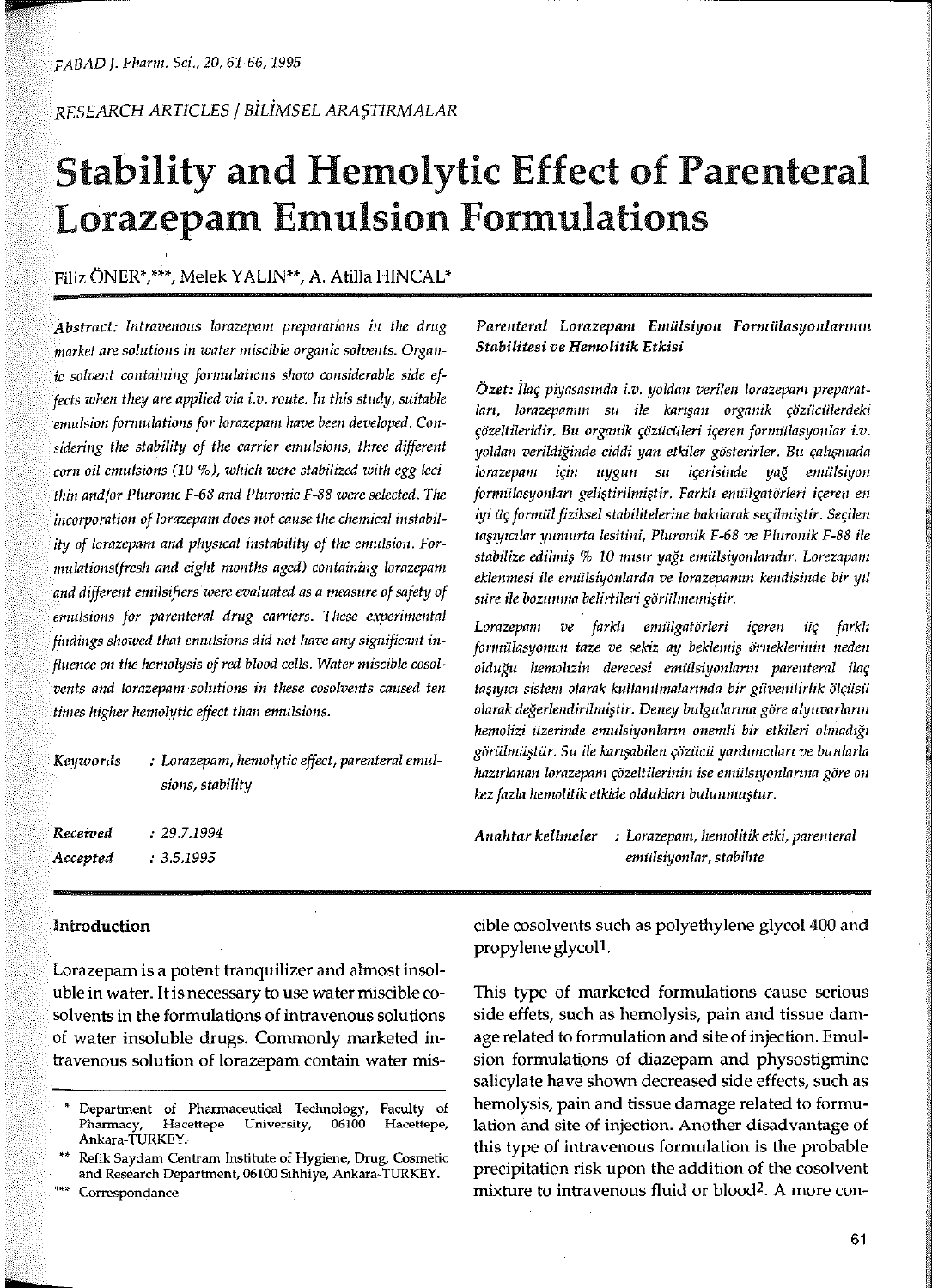#### Öner and etc

venient alternative method of intravenous drug administration involves the formulation of O/W emulsions for lipid soluble drugs<sup>3</sup>. Liposomes can be recommended as alternatives<sup>4</sup>. Intravenous emulsion formulations of physostigmine salicylate<sup>5</sup> and diazepam<sup>6</sup> showed decreased side effects, which are mentioned above.

In vitro test methods for hemolytic effects of solutions, co-colvents and emulsions involves the incubation of red blood cells(from different animals or human<sup>7</sup> with test materials<sup>7,8</sup>.

In the present study, formulation of three carrier parenteral emulsions prepared with different emulsifiers as an alternative to the use of water miscible organic solvents in lorazepam administration has been studied in terms of physical and chemical stability and hemolytic activity.

## **Materials and Methods**

#### **Materials**

Lorazepam was kindly provided from Wyeth, İstanbul, Turkey. Lorazepam and all other compounds were used as received from the supplier: Corn oil (Komili, İstanbul, Turkey), lecithin(Wako, Japan), polyoxyethylene polyoxypropylene emulsifiers Pluronic F-68 and Pluronic F-88 (Asaki Denka, Japan)], DL-a tocopherol (Sigma, St. Louis, MO, USA), polyethylene glycol 400(E. Merck, Germany), agar, sodium thioglycolate, and soybean meal(Difco, USA). All other chemicals were reagent grade. Blood was obtained from a volunteer donor and rabbit and citrated to prevent clotting.

#### Methods

#### **Emulsion Preparation and Evaluation**

Different combination of egg lecihtin, Pluronic F-68 and Pluronic F-88 were used in the proportions ranging from 1 to 2.5 %. Egg lecithin was dissolved in corn oil at low temperature. Pluronics were dissolved in water by mixing at room temperature. 2.5 % of glycerine was used to adjust viscosity and DLtocopherole was used as an antioxidant at 0.05 % concentration. The oil and aqueous phases were combined at approximately 70°C, and a coarse emulsion was formed by means of a hand homogenizer. Emulsification was performed by Branson Model 2000 ultrasonic probe at intensity position 200 for 10 minutes. After the emulsion was cooled rapidly to below 20°C, it was filled into glass vials, sterilized in autoclave at 121°C for 20 minutes and cooled rapidly to below 20°C by mechanical rolling of the container.

Emulsions were kept at 4°C. Droplet sizes were measured by using optical microscope and Coulter Multisizer II (Coulter Electronics Ltd. UK). Viscosity of the emulsions were measured by means of the Brookfield Digital viscometer(Brookfield Engineering Labs., Inc. MA, USA) at room temperature at given time intervals over a one year period.

Lorazepam is incorporated in to these emulsions as a solution in polyethylene glycol at the concentration of 100 mg.mL-1 concentration, under laminar air flow in the aseptic conditions.

Each milliliter of lorazepam reference solution contains 2 mg of lorazepam, 0.18 mL of polyethylene glycol 400 and 2 % of benzyl alcohol in propylene glycol. This composition is the same as the marketed formulation of lorazepam(Ativan<sup>R</sup>). Lorazepam amounts in the emulsions were determined by the HPLC based method of Gunavan and Treiman<sup>9</sup> as described in our previous paper<sup>10</sup>. Lorazepam emulsion was diluted with metanol. This mixture was injected into the HPLC by using the mobile phase of metanol: water (70:30) with the flow rate of 1.2 mL.min-1 at 230 nm. The column was 10 µm Spherisorb ODS (C-18), (20 cm x 4.6 mm i.d).

Sterility testing (USP XXII method) and partition coefficient measurements, based on Friedman and Benita's method, were carried out using the procedure described elsewhere<sup>11</sup>.

pH of the emulsions were adjusted to 8 with  $0.1$  N NaOH. Auter the sterilization, pH was found to be 7.5, due to the free fatty acids. Determination of hemolytic activity was carried out by the method decribed by Reed and Yalkowsky<sup>7</sup>. Citrated human and rabbit blood were used freshly. 0.2 mL citrated blood is added to 0.1 mL of test solution or emulsion. After gently mixing they were incubated at 25°C for 2 min, and 5 mL of 0.9 % sodium chloride solution was added. These mixtures were centrifuged at 3000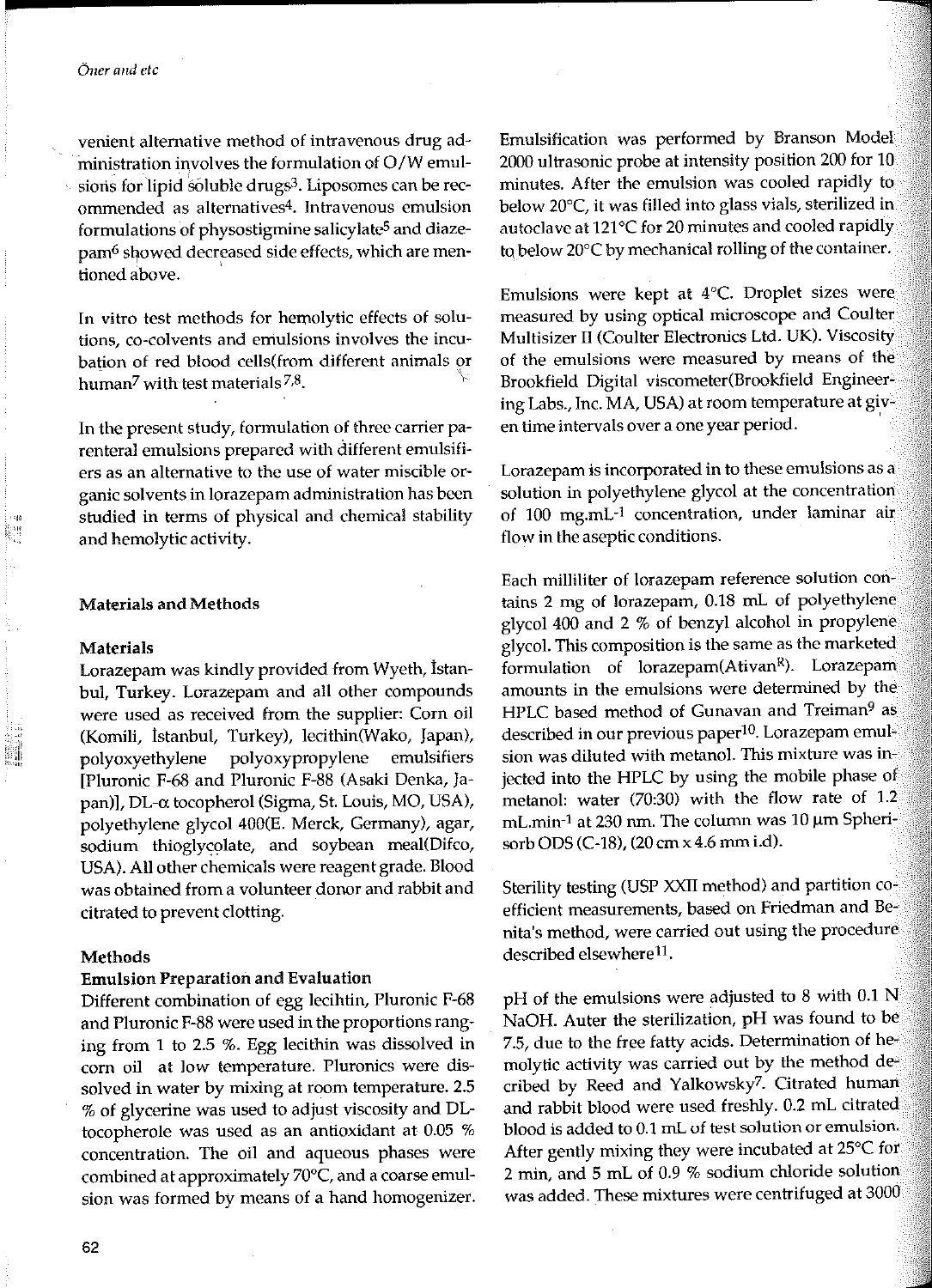$g$  for 5 minutes. The supernatant was discarded and pellets were washed with three additional 5 mL portions of sodium chloride 0.9% and supernatants discarded. These washings removed the test solution and any hemoglobin from lysed red blood cells. Pel- $\frac{1}{2}$  ets consisting of red blood cells and ghosts were dispersed with 4 mL distilled water and they were centrifuged at 3000 g for 5 minutes. 1 mL of the  $\frac{1}{2}$ supernatant was diluted with 4 mL of distilled water and the absorbances were read at 540 nm. The absorbance at !his wavelength is directly proportional to the hemoglobin concentration.

The 100 % hemolysis level was defined as the absorbance at 540 nrn of hemoglobin in the supernatant after the complete hemolysis of erythrocytes in distilled water. Ali of the studies were carried out with freshly prepared emulsions and with aged emulsions.

## **Results and Discussion**

Emulsion formulations are useful for the parenteral administration of liposoluble drugs. The incorporation of a drug into commercial  $O/W$  emulsions may introduce a factor of instability. In the current study, lorazepam was incorporated into three different corn oil emulsion vehicles, which remained stable for a period of one year storage.

After testing a variety of different excipients for physical stability, the besi three emulsion formulations were selected as given in Table 1. as the basis of macroscopic and microscopic observations. Although the physical stability of fat emulsions emulsified with lecithin is good, additional surfactants are needed to improve the stability of emulsions. This enhanced stabilization was attributed to the probable formation of a complex film between Pluronics and phospholipid molecules at the oil water interface12. Pluronic emulsifiers were faund to be less toxic than the other nonionic emulsifiers  $^{13}$ .

Viscosity is an important factor affecting the flow of parenteral emulsions through a needle or a catheter. Takamura et al.<sup>14</sup> have reported that decrease in mean particle size contributes to an increase in viscosity.

|  |  | Table 1. Composition of the Emulsion Vehicles |  |
|--|--|-----------------------------------------------|--|
|--|--|-----------------------------------------------|--|

|                 |                     | <b>Table 1.</b> Composition of the Emulsion Vehicles |                                            |      |                                          |  |  |
|-----------------|---------------------|------------------------------------------------------|--------------------------------------------|------|------------------------------------------|--|--|
|                 | Corn Oil<br>$w/w\%$ | $1-68+1-88$<br>$w/w \%$                              | Pluronics Egg Lecithin Glycerol<br>$W/V$ % | w/w% | $D_{\rm 1.23-1}$<br>Tocpherol<br>$w/w\%$ |  |  |
| <b>FORMULA</b>  |                     |                                                      |                                            |      | $\ddot{\phantom{1}}$                     |  |  |
| E 15            | 10                  |                                                      | 1.2                                        | 2.5  | 0.05                                     |  |  |
| E <sub>17</sub> | 10                  | 2.5                                                  | $1.2\,$                                    | 2.5  | 0.05                                     |  |  |
| E <sub>18</sub> | 10                  | 2.5                                                  |                                            | 2.5  | 0.05                                     |  |  |

Viscosity and accordingly particle size distribution were not changed significantly over a one year period (Fig. 1). Lorazepam incorporation caused a light decrease in the viscosity of emulsions. Lecithin containing emulsions showed lower viscosity values than the other two formulations. pH of the emulsion vehicles and lorazepam emulsions slowly decreased for the first two months and then it has not changed for eight months (Fig. 2).





Fig. 1. Plot of the viscosity of emulsions as a function of storage time.

Fig. 2. Plot of the  $pH$  of the emulsions as a function of time

p

*w*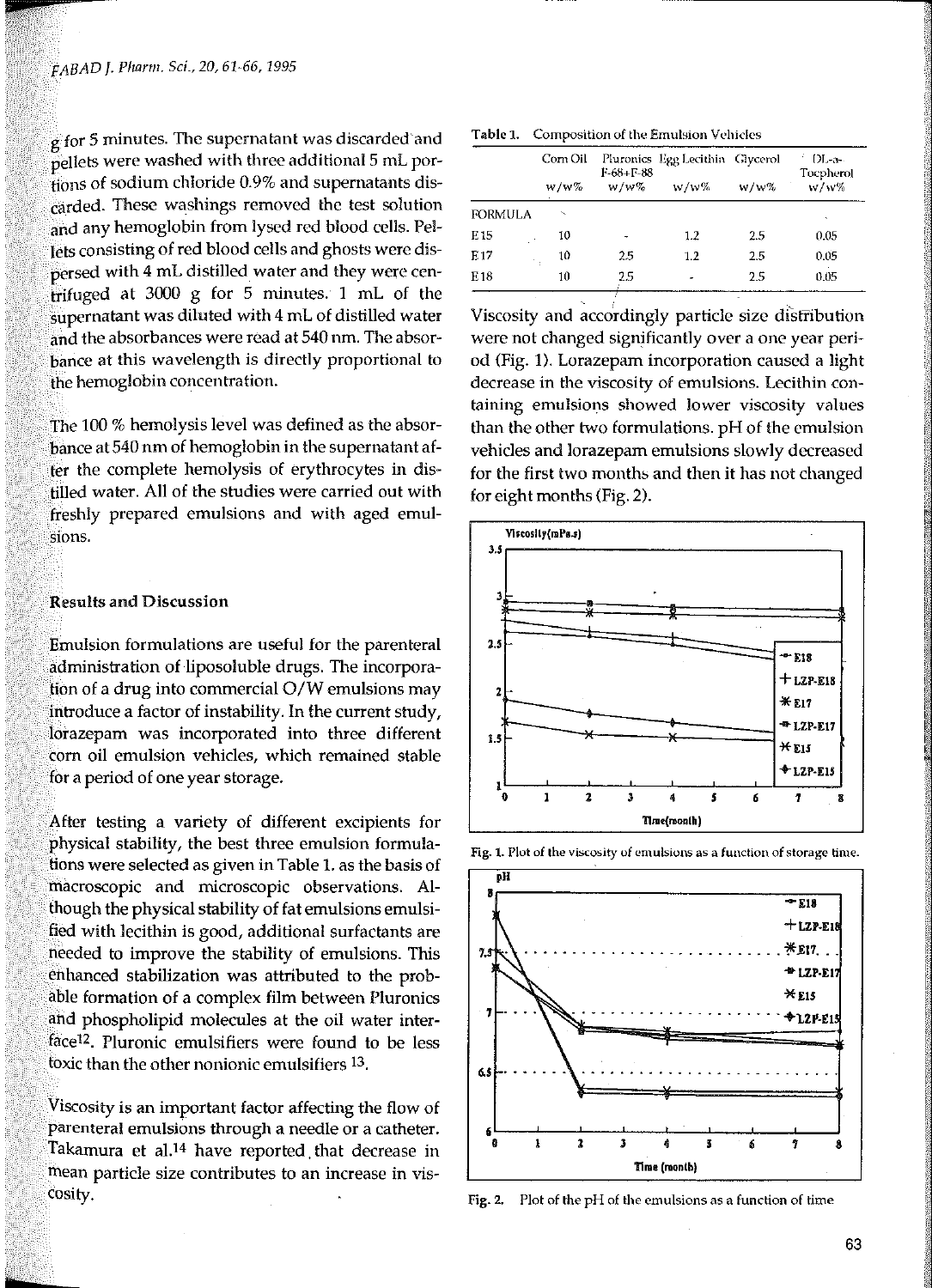19

Solubilization of lipophilic drugs for intravenous use can be achieved either by pH control or by the use of cosolvents such as ethanol and glycols<sup>15,16</sup>. In this study, pH is found to be effective on the incorporated amounts of lorazepam to the emulsions. The best pH range was between 7 and 8. The highest concentration of the drug that can be safely incorporated into the emulsion was 1.2 mg.mL<sup>-1</sup> (Fig.3). Average droplet sizes of the emulsion vehicles and lorazepam emulsions were found to be  $1 \mu m$ .



Effect of pH on the incorporated amount of Lorazepam Fig. 3.

Lorazepam addition does not appear to destabilize the emulsion and also lorazepam itself does not appear to degrade over a one year period in this carrier emulsion formulations. No degradation products were observed by HPLC.

This study showed that the fraction of lorazepam residing in the oil phase is between 75-90 %. In the first two months, drug amount in the internal phase decreased to 75 % for one formulation and to 90 % for the other two formulations(Fig. 4). After two months, drug amount in the oil phase has not changed and no degradation products were found by HPLC. The extent of partition of the drug between the oil and water phases would influence the loss of a drug<sup>13</sup>. These results show that some part of the drug can reside in the interface, or in the water phase as micellar solution.



Effect of storage time on the lorazepam concentration Fig. 4. over an 8 month period.

The degree of hemolysis caused by interaction between erythrocytes from human and rabbit with three types of emulsion and organic solvents are shown in Table. 2. Organic solvent solution of lorazepam and organic solvents alone caused cell lysis (Fig. 5 and 6). The lysis of erythrocytes from human and rabbit blood by the three formulations is shown in these figures too. Although higher percentage hemolysis values were obtained with rabbit blood, it is useful for relative evaluations. The formulations containing Pluronics showed no detectable hemoglobin release but emulsions stabilized with lechithin showed hemoglobin release. Lipid composition of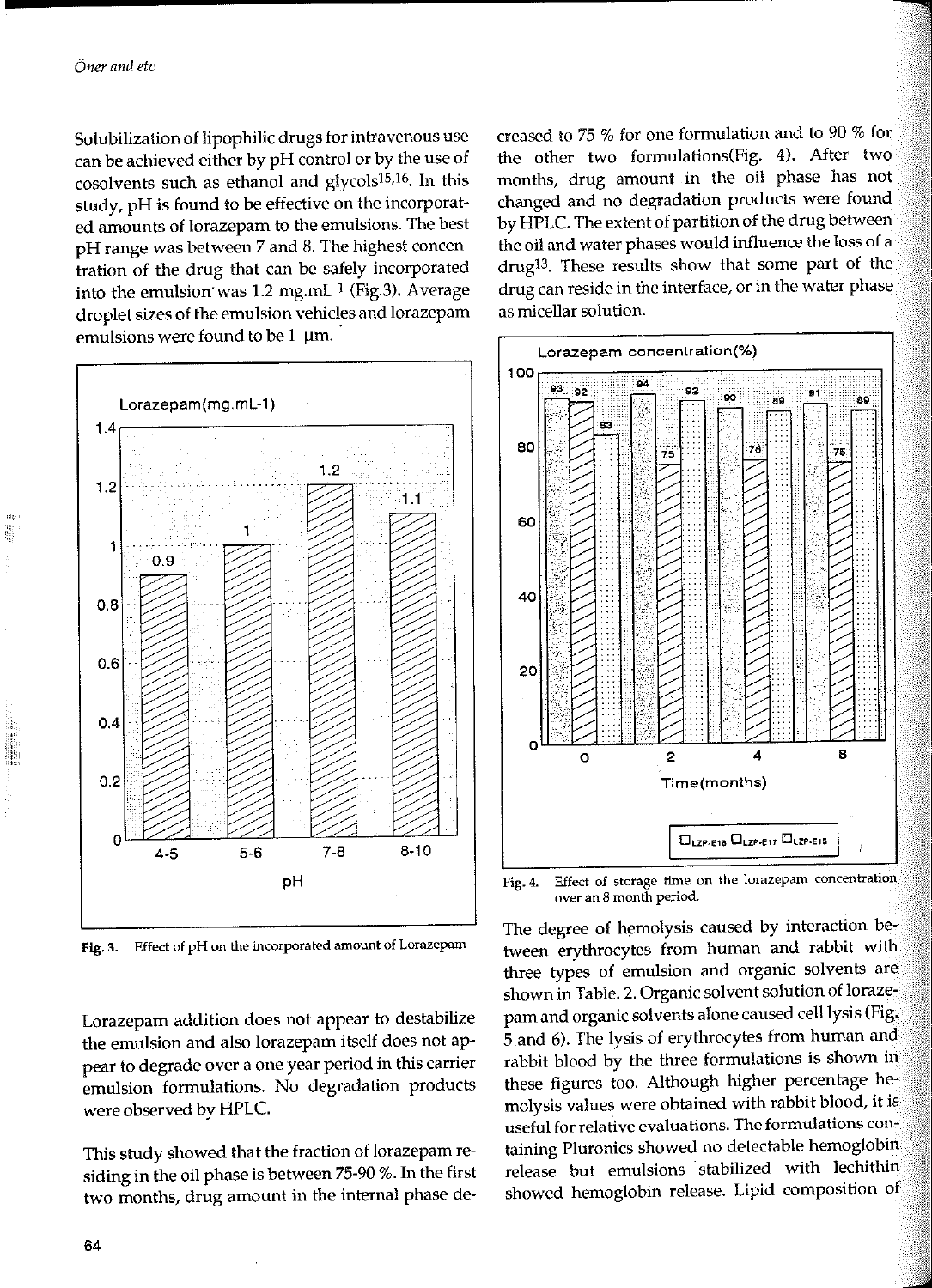| <b>FORMULA</b>                  |                       | Human Blood  |                        | Rabbit Blood |
|---------------------------------|-----------------------|--------------|------------------------|--------------|
| Lorazepam Solution              |                       | 95.6%        |                        | 100%         |
| Diluted Lorazepam Solution      | 82.0%                 |              | 98.1%                  |              |
| Organic Solvent Vehicle         | 98.3%                 |              | 100%                   |              |
| Diluted Organic Solvent Vehicle |                       | 93.5%        |                        | 100%         |
| F.18                            | $5.2%$ **             | $47%$ ***    | 7.9%**                 | $4.9\%$ ***  |
| <b>LZP-E18</b>                  | $9.7\%$ <sup>**</sup> | $5.4\%$ ***  | $14.0\%$ <sup>**</sup> | 11.2%***     |
| E <sub>17</sub>                 | $6.0\%$ <sup>**</sup> | $6.5\%$ ***  | $13.4\%$ <sup>**</sup> | $11.6%***$   |
| $IZP-E17$                       | $8.9%***$             | $7.9$ % ***  | $17.0%$ **             | 16.9%***     |
| E <sub>15</sub>                 | $15.0\%$ **           | $11.7%***$   | $17.0\%$ **            | $11.0\%***$  |
| <b>LZP-E15</b>                  | $16.4\%**$            | $15.3\%$ *** | $20.0\%$ <sup>**</sup> | 34.2%***     |

| Table 2. Percentage of Hemolysis Induced by Emulsion and Or- |
|--------------------------------------------------------------|
| ganic Solvent Based Formulations of Lorazepam.               |





the lecithin was found as an important factor responsible for the hemolysis $8$ . Lecithin is biodegredable, but it changes upon exposure to physical conditions during storage and hemolytic effects can be seen asa result of hydrolysis.

## References

- 1. Trissel L. A., Handbook on Jnjectable Drugs, American Society of Hospital Pharmacists, Bethesda, MD,(1986).
- 2. Chen T., Lausier, J., M., and Rhodes, C., T., "Possi-



Fig. 6. Absorbance scans of the supernatants from mixtures of human red blood cells and emulsions.

ble Strategies far the Formulation of Antineoplastic Drugs". *Drug Dev. Ind.* Plıarm. 12: 1084-1089 (1986).

- 3. Davis, S. S., Washington, C., West, P., Illum, L., Liverside, G., Sternson, L., and Kirsh, R., "Lipid Emulsions as Drug Delivery Systems", *Annals N. Y. Acad.Sci.* 9: 75-88 (1988).
- 4. Venkataram, S., Awni, W., M., Jordan K., and Rahman, Y., E., "Pharmacokinetics of two Alternative Dosage Forms for Cyclosporin: Liposomes and Intralipid".]. Pluırnı. *Sci.* 79: 216-219 (1990).
- 5. Benita S., Friedman, D., and Weinstock, M., "Physostigmin Emulsion: A New Controlled Release Delivery System". *Int.]. Pharm.* 30: 47-55 (1986).
- 6. Levy, M. Y., Langerman, L., Sabag, S. G., and Benita, S., "Side-effect Evaluation of a New Diazepam Formulation: Venous Sequela Reduction Following Intravenous Injection of a Diazepam Emulsion in Rabbits". Plıarm. *Res.* 6: 510-516 (1989).
- 7. Reed, K., W., Yalkowsky, S., H., "Lysis of Human Red Blood Cells in the Presence of Various Co-Solvents". *J. Parenteral Sci. Technol*. 38: 82-87 (1984).
- 8. Ishii, F., Nagasaka, Y., and Ogata, H., "Interaction Between Erytrocytes From Various Animals and Emulsions Stabilized with Various Lecithins". *]. Pharm. Sci.,* 78: 303-306 (1989).